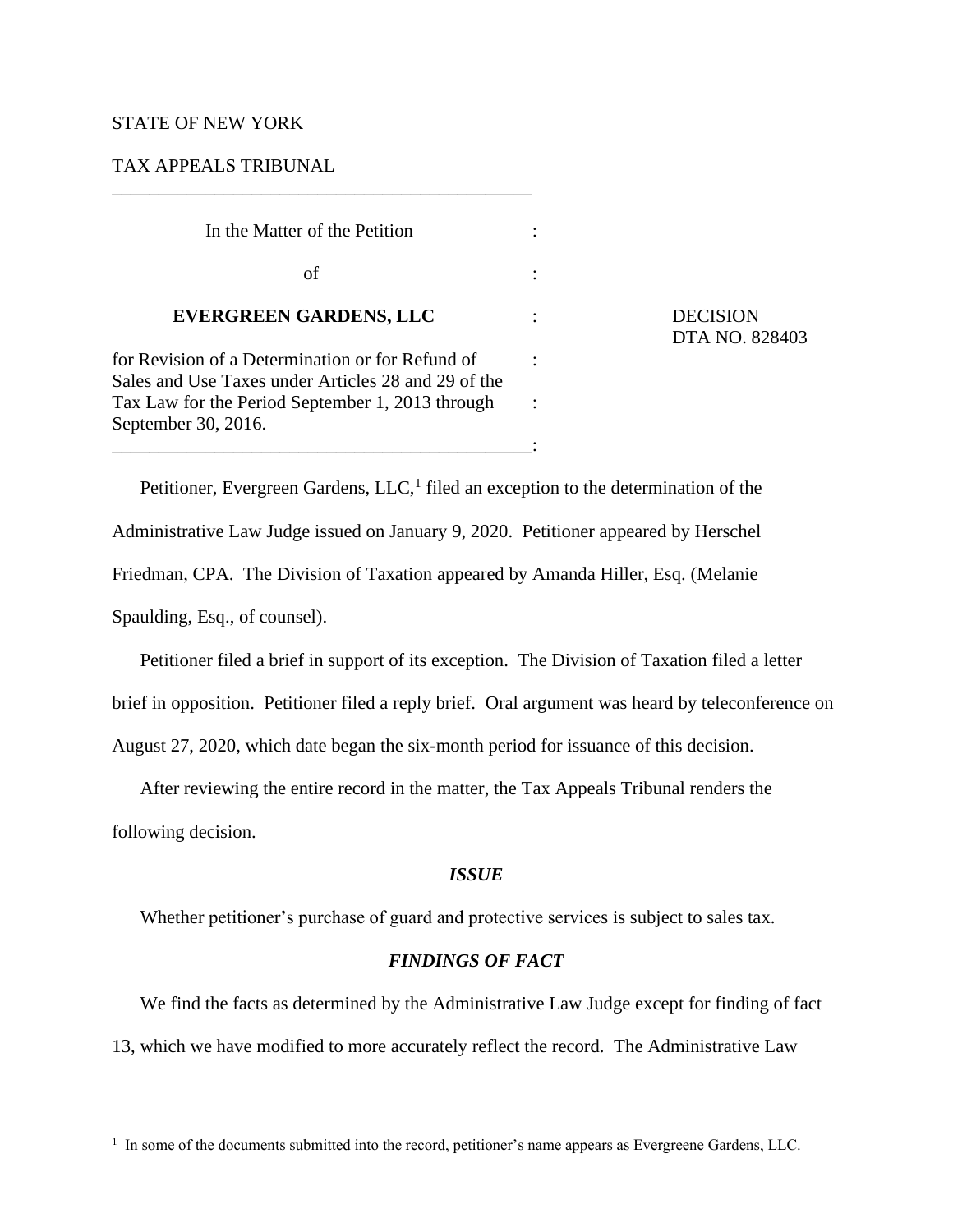- 2 -

Judge's findings of fact and the modified finding of fact are set forth below.

1. Petitioner, Evergreen Gardens, LLC, at all relevant times, was engaged in a project that consisted of the development of a parcel of real estate located in the City of New York (Project). The Project was new construction of an eight-story building.

2. The Project, in its totality, constituted a capital improvement as defined by Tax Law § 1101 (b) (9).

3. As part of the Project, petitioner engaged the services of a company called ISSM

Protective Services (ISSM).

4. ISSM provided guard and protective services in conjunction with the Project (protective services).

5. The Project was of sufficient size<sup>2</sup> so as to mandate the use of ISSM's protective services

by local law, i.e., the Administrative Code of the City of New York § 28-701.2C33 (3303.3)

(a/k/a New York City Building Code § 3303.3).

The New York City Building Code § 3303.3 provides that:

"[w]here an individual building being constructed or demolished has a footprint of between 5,000 square feet  $(1524m^2)$  and  $40,000$  square feet  $(12192m^2)$ , a competent watchperson shall be on duty at the site during all hours when operations are not in progress, from the time when the foundation is poured to when all work has concluded and the certificate of occupancy or temporary certificate of occupancy has been issued. Where the building has a footprint of more than  $40,000$  square feet  $(12192m^2)$ , at least one additional watchperson shall be on duty for each additional  $40,000$  square feet  $(12192m<sup>2</sup>)$  of building footprint, or fraction thereof. The watchperson shall be familiar with emergency notification procedures to the Fire Department, shall possess a valid security guard registration with the State of New York, shall hold a valid fire guard certificate from the Fire Department and for a major building shall have completed the training required by Section 3310.10."

6. ISSM charged and collected sales tax from petitioner in an amount totaling \$14,978.78 for

<sup>&</sup>lt;sup>2</sup> The record is silent as to the specific size of the Project.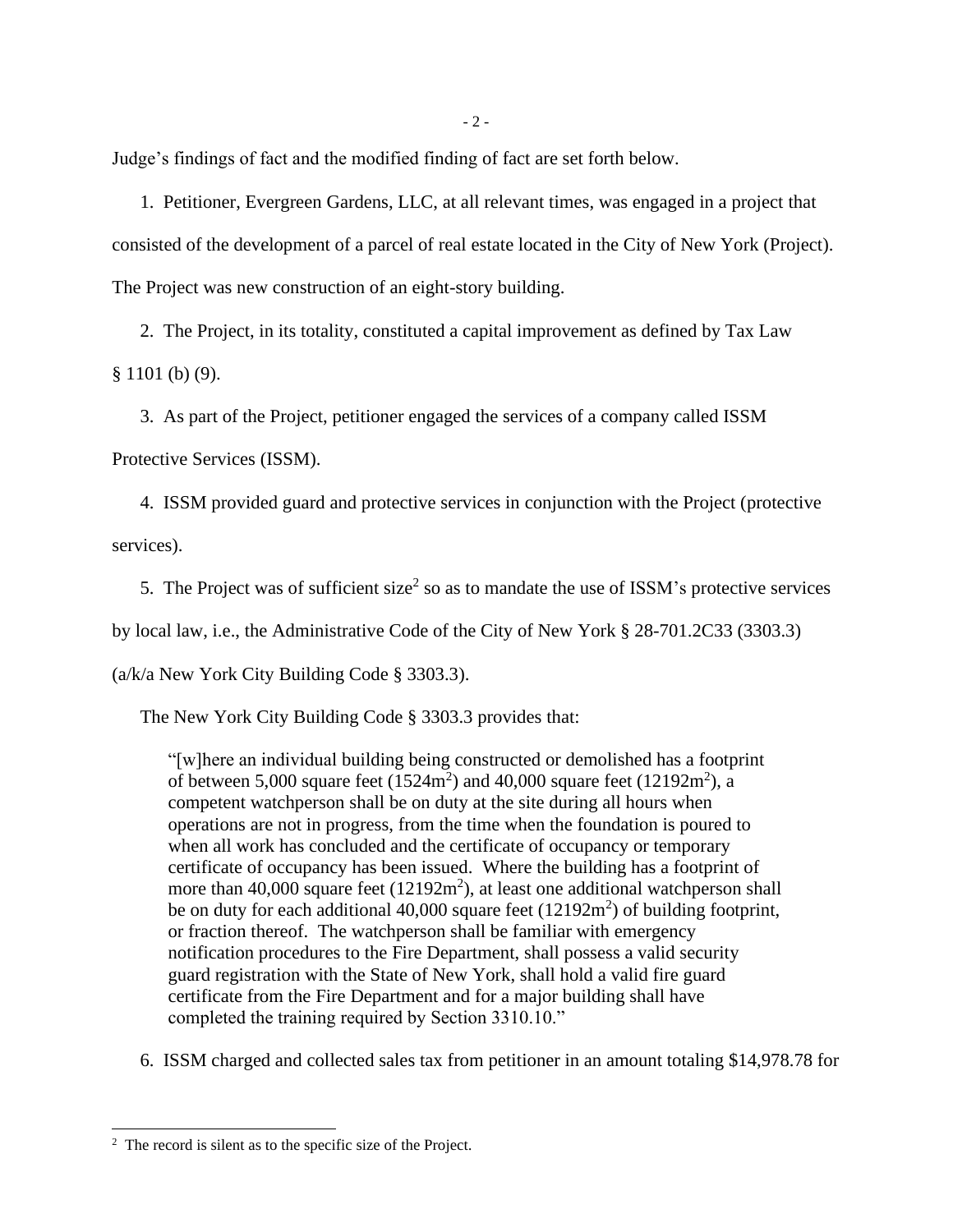the protective services it provided in conjunction with the Project.

7. Petitioner filed a form AU-11, application for credit or refund of sales or use tax (application), with the Division of Taxation (Division) that was dated October 6, 2016, which sought a refund of the sales tax it paid to ISSM. In its application, petitioner claimed that ISSM provided guard and protective services that permitted the construction of a new eight-story building. It further claimed that all of ISSM's charges were expenses incurred in conjunction "with adding or improving real property by a capital improvement, as defined by New York Tax Law Section 1105 (c) (5)" and were excluded from sales tax.

8. Petitioner's application sought a total refund in the amount of \$14,978.78.

9. On February 27, 2017, the Division issued a refund claim determination notice (document locator number AM1610032690) that denied petitioner's application in its entirety. The explanation section of the refund claim determination notice provided the following detailed explanation:

"Your claim for a refund is being denied because the service you purchased did not fit the criteria for a Capital Improvement.

Per New York State Sales Tax Law Section 1101, a capital improvement is any addition or alteration to real property that meets all three of the following conditions:

∙ It substantially adds to the value of the real property, or appreciably prolongs the useful life of the real property.

∙ It becomes part of the real property or is permanently affixed to the real property so that removal would cause material damage to the property or article itself.

∙ It is intended to become a permanent installation.

The services provided by the vendor, ISSM Protective Services, do not meet the criteria above and are not eligible for refund."

10. The protective services provided by ISSM in this matter constitute "protective and

- 3 -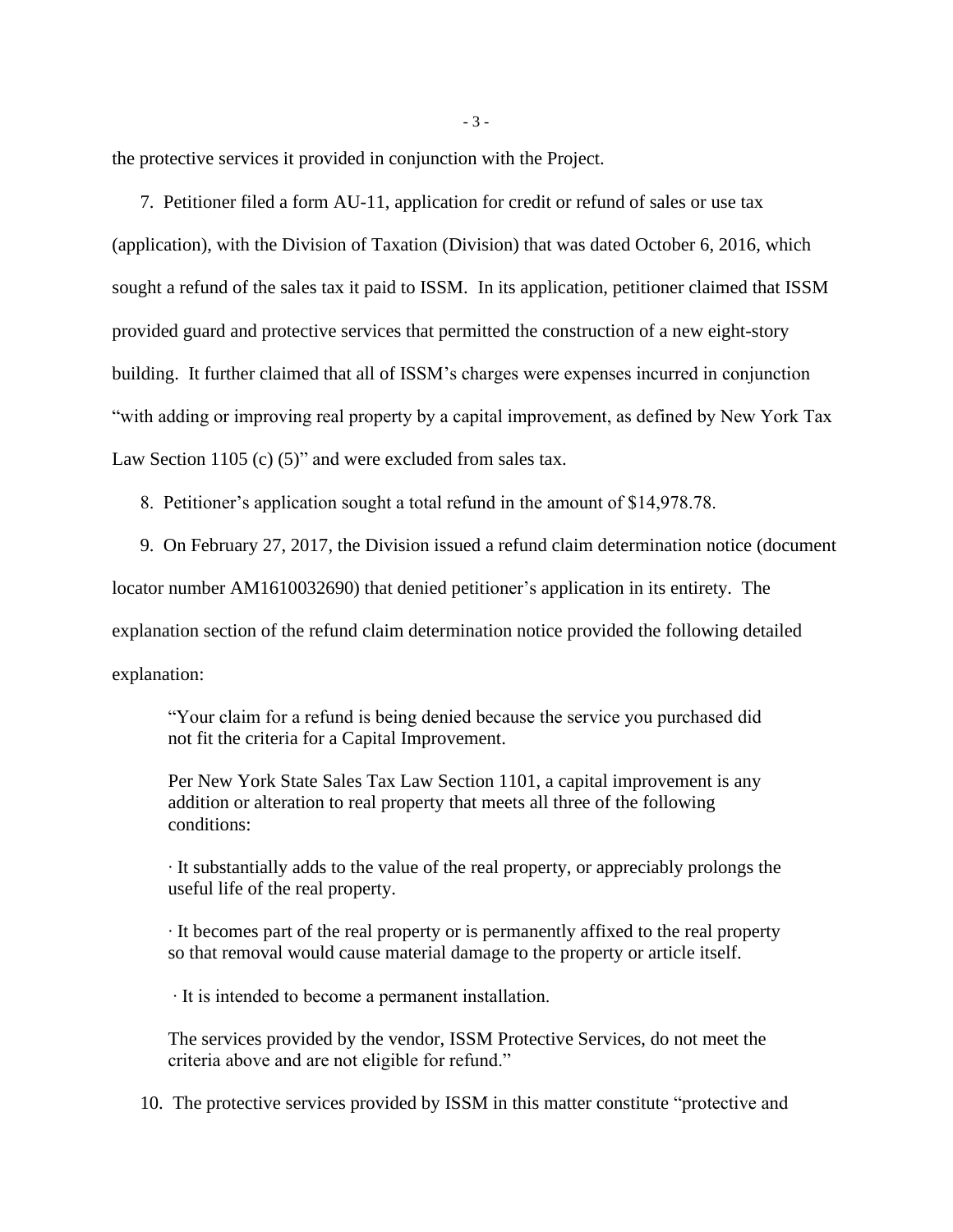detective services" as that term is used in Tax Law § 1105 (c) (8).

11. Petitioner agrees that ISSM's protective services would have been subject to state and local sales tax pursuant to Tax Law § 1105 (c) (8), had they not been provided in conjunction with a capital improvement.

12. The parties have stipulated that the only issue is whether ISSM's charges for the protective services in this matter are subject to state and local sales tax pursuant to Tax Law § 1105 (c) (8), or whether such charges are not subject to state and local sales tax solely because they were provided in conjunction with a capital improvement.

13. Petitioner submitted into the record an application for refund of sales tax paid on interior design services filed by petitioner's representative. In addition to the application and supporting documents, petitioner also submitted, among other documents, a printout of the Division's e-MPIRE APAC refund claim inquiry notes summary related to the same (refund claim notes summary). Review of this refund claim notes summary indicates that the Division approved the refund claim in full because both interior design services and project management services to later implement the plans were provided, and as a result, the sale was not treated as the sale of interior design services but was instead treated as a service by a construction contractor that constituted a capital improvement and was not taxable.

### *THE DETERMINATION OF THE ADMINISTRATIVE LAW JUDGE*

The Administrative Law Judge began her determination by reviewing the Tax Law and New York City Administrative Code provisions relevant to this proceeding. Next, the Administrative Law Judge reviewed the case law pertaining to the taxability of protective and detective services and concluded that *Matter of Robert Bruce McLane Assoc. v Urbach* (232 AD2d 826 [3rd Dept 1996]) was precedent for the taxability of protective and detective services purchased in

- 4 -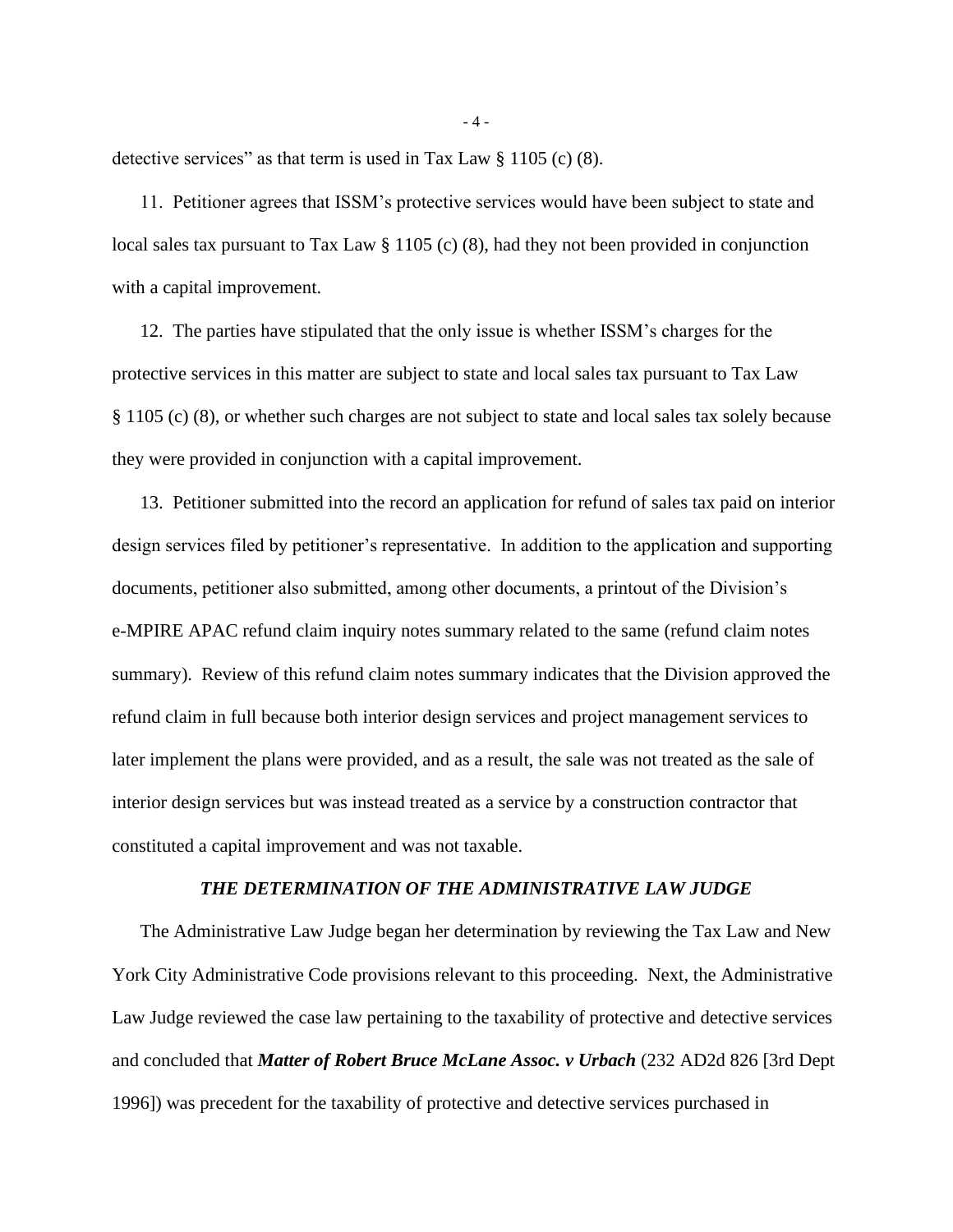conjunction with a capital improvement project. Based on the holding in *McLane*, the Administrative Law Judge determined that petitioner's purchases of protective services provided by ISSM are subject to state and local sales taxes and, therefore, she determined that the Division properly denied petitioner's application for refund.

#### *ARGUMENTS ON EXCEPTION*

Petitioner argues that the capital improvement provision of Tax Law § 1105 (c) (5) applies to all services covered by Tax Law § 1105 (c), including the services in Tax Law § 1105 (c) (8). Petitioner maintains, therefore, that the subject protective services are excluded from tax as they were provided in conjunction with a capital improvement. Petitioner contends that since Tax Law § 1105 (c) (5) is an imposition statute, the Division has the burden to prove that the protective services are taxable and any doubt as to the application of tax accrues to the benefit of petitioner.

Petitioner argues that there is nothing more compelling in Tax Law § 1105 (c) (8) to elevate it over Tax Law § 1105 (c) (5) as the controlling subdivision in terms of determining whether the subject protective services are taxable. Petitioner argues that the legislature's failure to include a capital improvement provision in Tax Law § 1105 (c) (8) cannot be interpreted as an intentional denial of capital improvement treatment to the services in Tax Law § 1105 (c) (8). It argues that the later adoption of Tax Law § 1105 (c) (8) should not be deemed to impliedly repeal the provisions of Tax Law § 1105 (c) (5).

Petitioner attempts to distinguish the instant facts and legal arguments from those in the *McLane* proceeding. Petitioner maintains that *McLane* stands for the strict and narrow application of capital improvement treatment only in Tax Law § 1105 (c) (3) and (5). Petitioner asserts, however, that the Division clearly gives capital improvement treatment to services that

- 5 -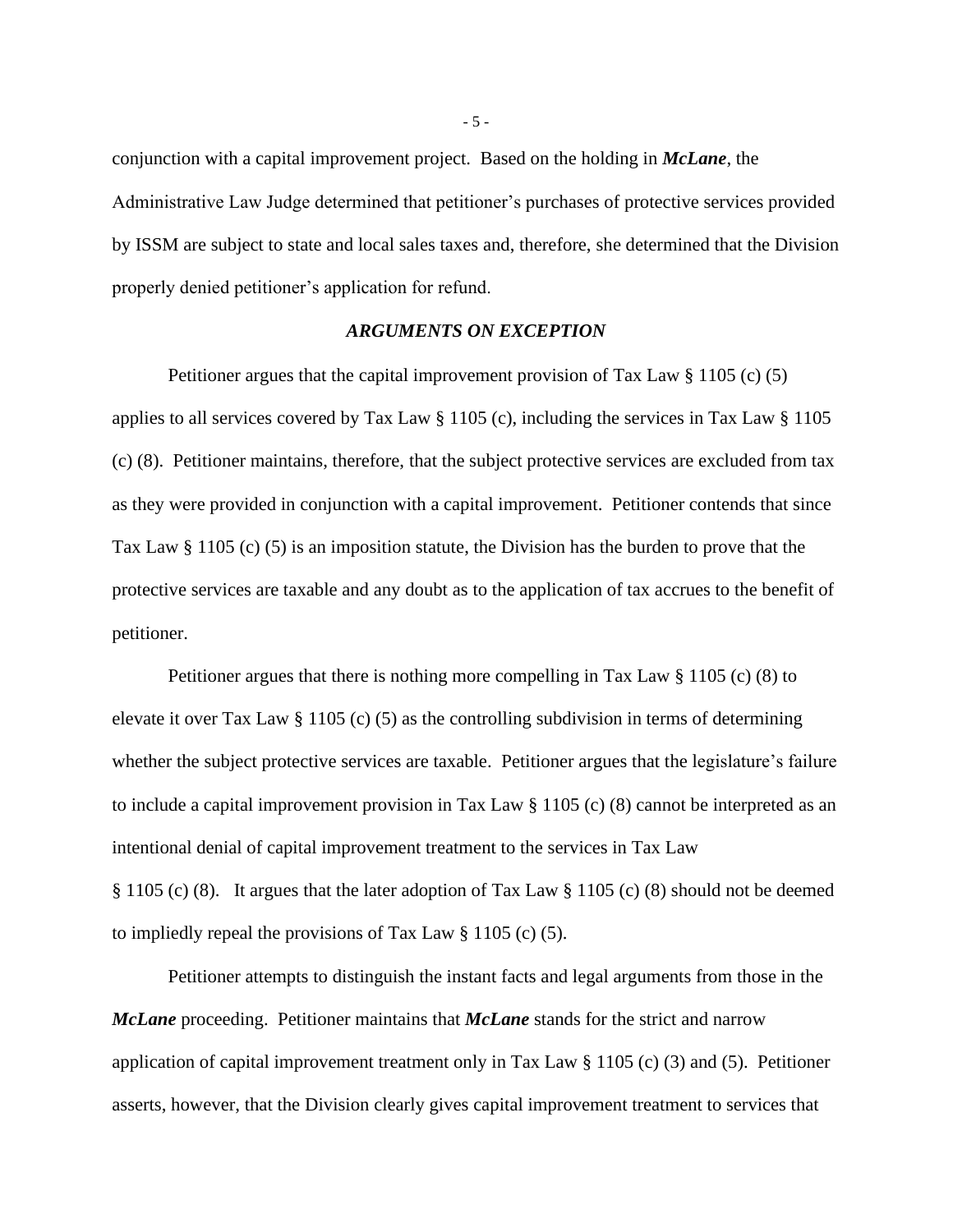are specified outside of Tax Law § 1105 (c) (3) and (5). Petitioner contends that services taxable under Tax Law § 1105 (c) (2), (7) and (8) have been determined to be capital improvements, notwithstanding the fact that none of those subdivisions include a separate capital improvement provision. As an example, petitioner contends that the installation of protective systems, taxable under Tax Law  $\S 1105$  (c) (8), have been treated as capital improvements under Tax Law  $\S 1105$ (c) (5). Further, petitioner asserts that interior decorating and design services, normally taxable under Tax Law § 1105 (c) (7), are deemed not taxable when implemented as part of a capital improvement. Petitioner maintains that there are no grounds for the Division to give capital improvement treatment to some, but not other, taxable services in Tax Law § 1105 (c). Petitioner argues that the Division has not properly followed the ruling in *McLane*. Instead, petitioner maintains that the Division applies the capital improvement rules inconsistently, which amounts to arbitrary and improper decision making that should result in the reversal of the Division's refund claim determination notice.

On exception, the Division asserts that the determination was proper in all respects and should be affirmed without modification. The Division argues that the taxability of protective and detective services purchased in conjunction with a capital improvement project was conclusively decided in *McLane*.It argues that Tax Law § 1105 (c) (3) and (5) explicitly exempt capital improvements from taxation, and that there is no inconsistency between allowing exemptions pursuant to those sections and not allowing them under Tax Law § 1105 (c) (8), which includes no capital improvement exemption. The Division maintains that the Legislature's failure to include a matter within a particular statute is an indication that its exclusion was intentional and that petitioner may not read an exemption into the law that was not explicitly granted by the Legislature. It contends that the specific language of Tax Law § 1105

- 6 -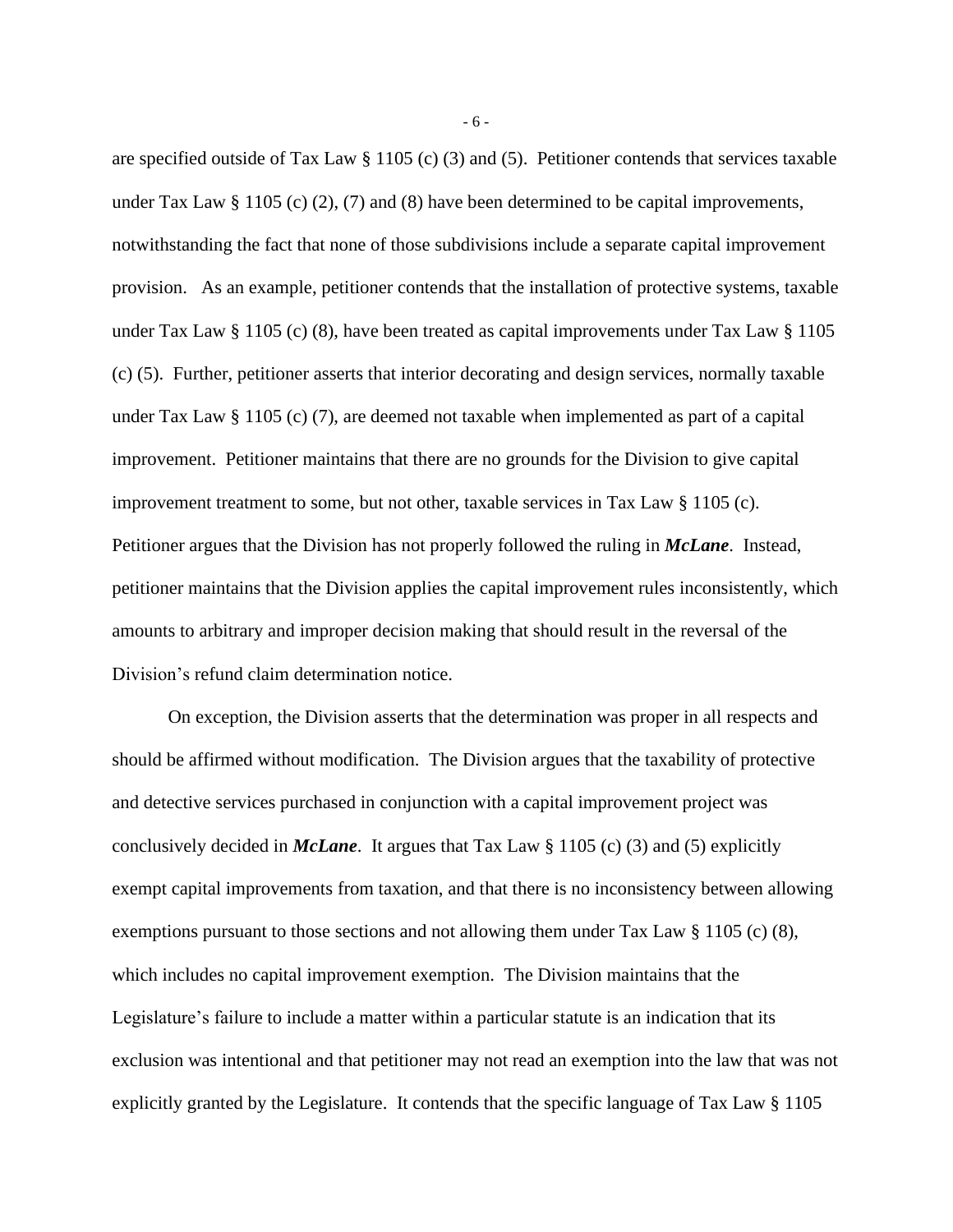(c) (8) takes precedence over the more general language of Tax Law § 1105 (c) (3) and (5). The Division further argues that the "end result test" found in 20 NYCRR 527.7 (b) (4) is limited to repair and maintenance of real property and should not be applied to protective and detective services, which are inherently different than services to repair or maintain property.

The Division denies petitioner's assertion that its application of the capital improvement rules is arbitrary or inconsistent. It maintains that petitioner failed to sustain its burden of proof and that the determination of the Administrative Law Judge should be affirmed.

#### *OPINION*

Petitioner takes exception to the determination of the Administrative Law Judge, which denied its petition seeking a refund of state and local sales tax paid on purchases of protective services provided at the construction site of a new eight-story building project in New York City. The Project in totality was a capital improvement and was of sufficient size to require the use of protective services under local law (*see* finding of fact 5). Petitioner engaged ISSM to provide protective services in conjunction with the Project. The parties agree that the protective services provided by ISSM constitute "protective and detective services" as that term is used in Tax Law § 1105 (c) (8). Further, there is no dispute that the services provided by ISSM would be taxable under Tax Law § 1105 (c) (8) if purchased as stand-alone services. Petitioner, however, contends that the protective services were provided in conjunction with a capital improvement and, as such, are not subject to sales tax.

#### **Background**

Tax Law § 1105 (c) imposes sales tax on the receipts from every sale, except for resale, of the services enumerated in that subdivision. Tax Law  $\S 1105$  (c) (3) (iii) imposes tax on the service of installing tangible personal property but provides an exception when the installed

- 7 -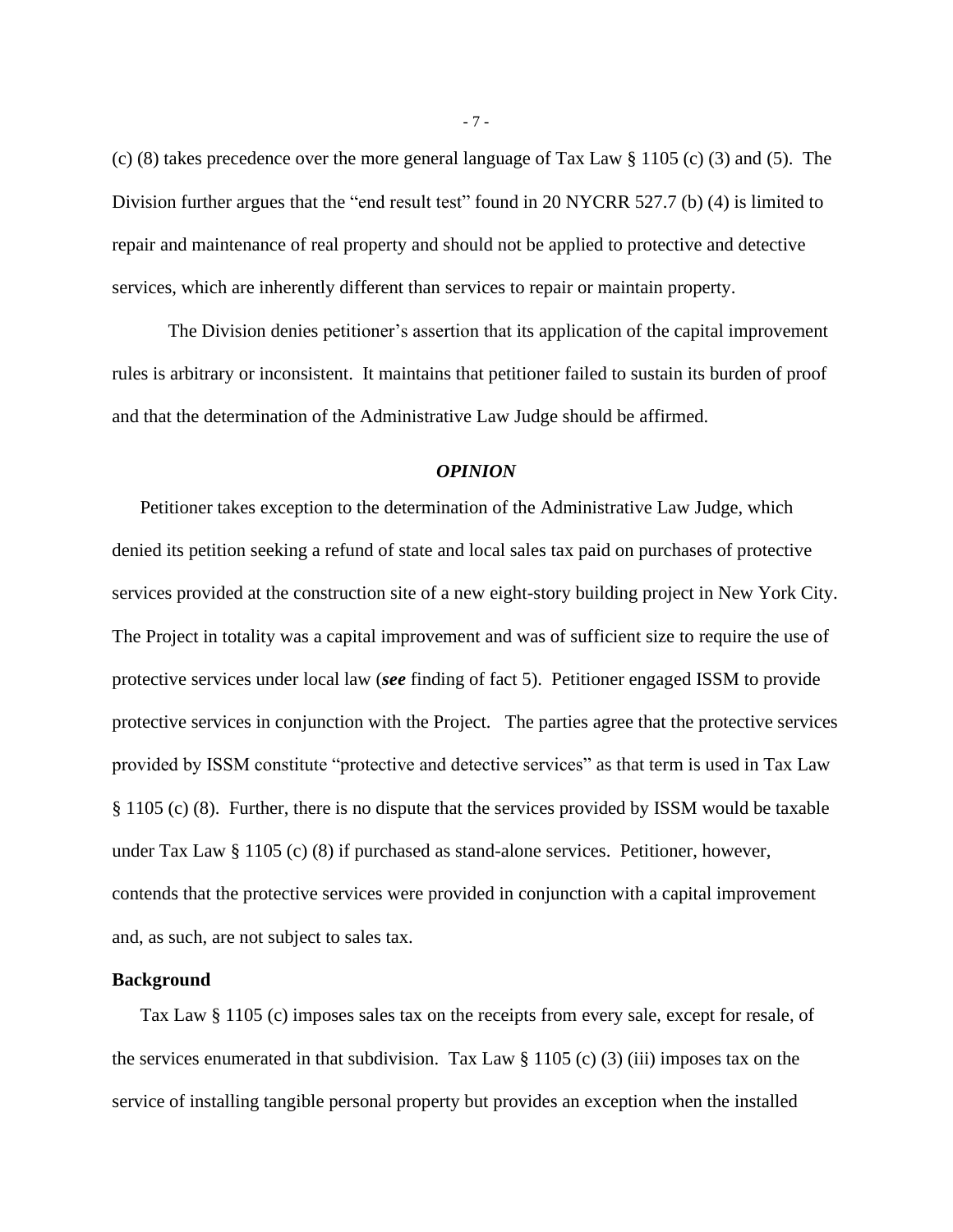property will constitute a capital improvement. Tax Law § 1105 (c) (5) imposes sales tax on services related to maintaining, servicing or repairing real property but distinguishes such services from "adding to or improving such real property . . . by a capital improvement." When considering services performed on real property pursuant to Tax Law § 1105 (c) (5), the imposition of tax on the service will depend on the "end result" of such service. If the end result of the service is the repair or maintenance of real property, such service will be taxable. If the end result of the service is a capital improvement to real property, such service will not be taxable (*see* 20 NYCRR 527.7 [b] [4]).

The term "capital improvement" is defined in Tax Law  $\S$  1101 (b) (9) (i) as an addition or alteration to real property which: (A) substantially adds to the value of real property, or appreciably prolongs the useful life of the real property; and (B) becomes part of the real property or is permanently affixed to the real property so that removal would cause material damage to the property or article itself; and (C) is intended to become a permanent installation.

Tax Law § 1105 (c) (8), imposes sales tax upon the receipts from every sale, except for resale, of the service of:

"Protective and detective services, including, but not limited to, all services provided by or through alarm or protective systems of every nature, including, but not limited to, protection against burglary, theft, fire, water damage or any malfunction of industrial processes or any other malfunction of or damage to property or injury to persons, detective agencies, armored car services and guard, patrol and watchman services of every nature other than the performance of such services by a port watchman licensed by the waterfront commission of New York harbor, whether or not tangible personal property is transferred in conjunction therewith."

# **Statutory Construction**

We first observe that under the Tax Law, a petitioner bears the burden of proof in any proceeding before the Division of Tax Appeals except where that burden has been specifically

- 8 -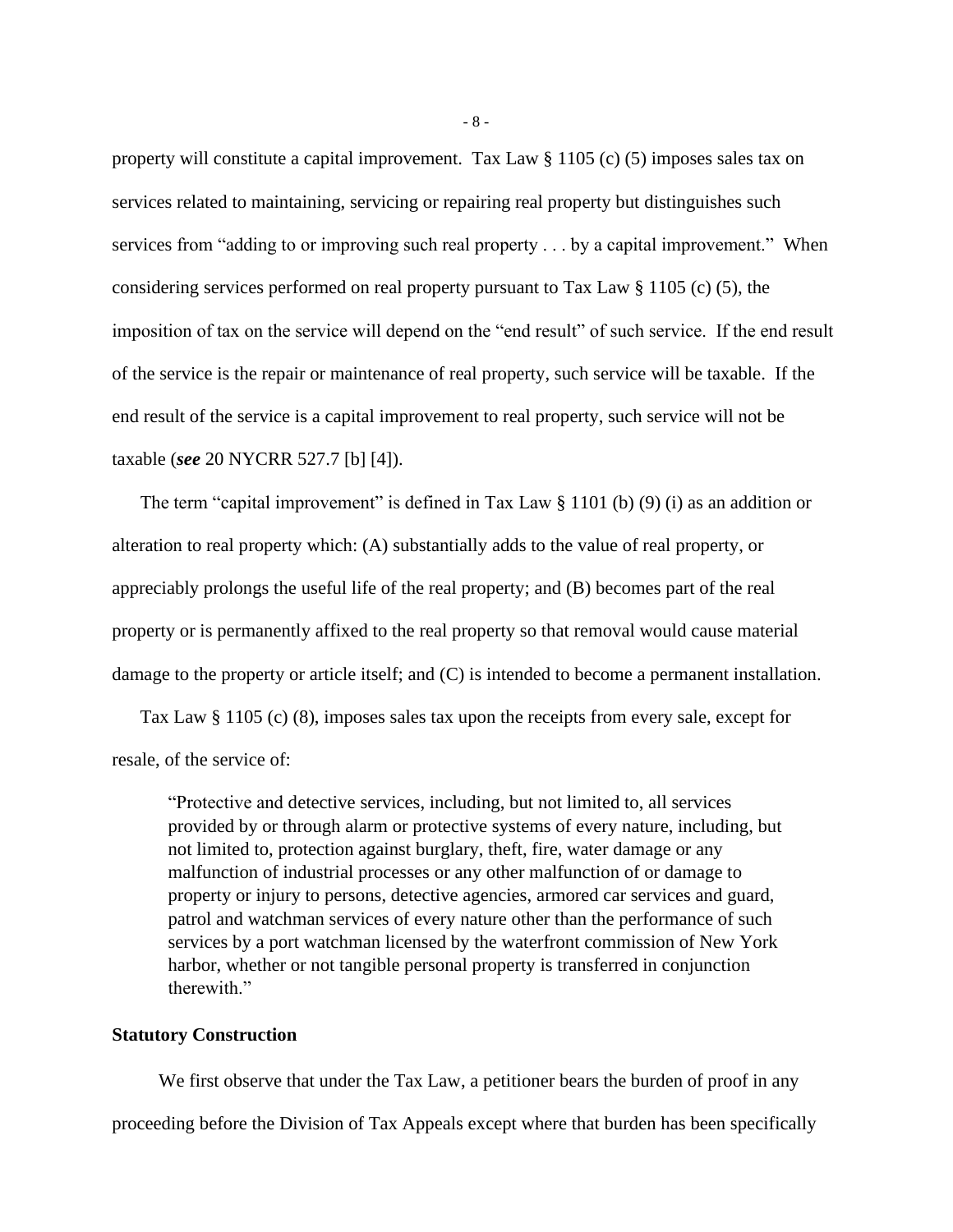allocated to the Division (20 NYCRR 3000.15 [d] [5]). It is presumed that all receipts for services of any type mentioned in Tax Law § 1105 (c) are subject to tax until the contrary is established, and the burden of proving that any receipt is not taxable will be upon the person required to collect the tax or the customer (Tax Law § 1132 [c] [1]; *Mendon Leasing Corp. v State Tax Commn.*, 135 AD2d 917, 918 [3rd Dept 1987], *lv denied* 71 NY2d 805 [1988]). Accordingly, in this proceeding, petitioner has the burden to prove that the refund claim determination notice issued by the Division is erroneous and that the charges for the services in question were not taxable.

As an initial matter, petitioner argues that Tax Law § 1105 (c) is an imposition statute and must be construed most strongly against the Division and in favor of petitioner. It is well established that "[a] statute which levies a tax is to be construed most strongly against the government and in favor of the citizen. The government takes nothing except what is given by the clear import of the words used, and a well-founded doubt as to the meaning of the act defeats the tax" (*Matter of Grace v New York State Tax Commn.*, 37 NY2d 193, 196 [1975], *rearg denied* 37 NY2d 816 [1975], *lv denied* 338 NE2d 330 [1975], quoting *People ex rel. Mutual Trust Co. v Miller*, 177 NY 51, 57 [1903]). This principle is applicable, however, only in determining whether property, income, a transaction or event is subject to taxation (*id*). It is clear from a plain reading of Tax Law § 1105 (c) (8) that sales tax is imposed upon the receipts from the sale of protective services at issue here. Tax Law  $\S 1105$  (c) (8) does not contain an exemption for capital improvement-related services. Therefore, as a matter of statutory construction, the question here is not whether the subject services are subject to taxation, but whether taxation is negated by a statutory exclusion or exemption (*see Wegman's Food Mkts.*,

- 9 -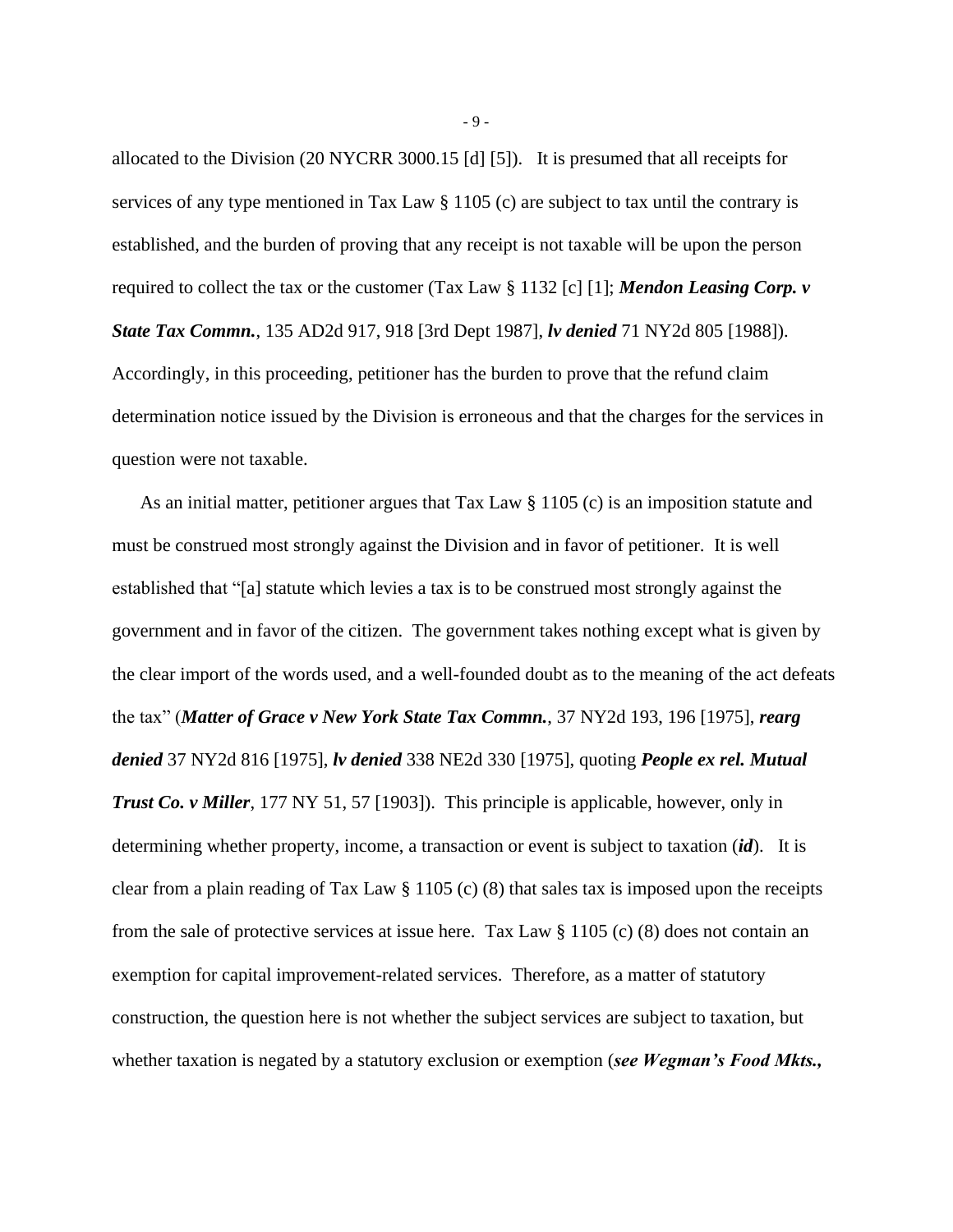# *Inc. v Tax Appeals Trib. of the State of N.Y.*, 33 NY3d 587, 592 [2019]; *Grace v New York State Tax Commn.*, 37 NY2d at 196).

Turning to the substance of the proceeding, the taxability of security guard services provided at a construction site was decided in *Matter of Robert Bruce McLane Assoc., Inc. v Urbach*. As in the instant proceeding, the security guard services at issue there were provided in conjunction with a capital improvement and were a legally required prerequisite to a capital improvement. In *McLane*, the Court addressed the issue of whether security services were properly taxed pursuant to Tax Law § 1105 (c) (8), or whether they should have been taxed pursuant to Tax Law § 1105 (c) (5) (*see id.*). The Court held that, despite being purchased as a necessary prerequisite to a capital improvement, security services are independently taxed pursuant to Tax Law § 1105 (c) (8). In reaching its holding, the Court noted that the Legislature did not add a capital improvement exemption in Tax Law § 1105 (c) (8) similar to the language of Tax Law § 1105 (c) (3) (iii) and (c) (5). It observed that "'[t]he failure of the Legislature to include a matter within a particular statute is an indication that its exclusion was intended'" (*id.* at 828, citing to *Pajak v Pajak*, 56 NY2d 394, 397, citing Mckinney's Cons Law of NY Book 1, Statutes § 74). Further, the Court recognized "'that where the Legislature enacts a specific provision directed at a particular class, and a more general provision in the same statute which might appear to encompass that class, the specific provision will be applied'" (*id.*, citing *People v Marrero*, 71 AD2d 346, 349-350 [1979]; *see* McKinney's Cons Laws of NY, Book 1, Statutes § 238; *see also People v Mobil Oil Corp.*, 48 NY2d 192, 200 [1979]). The Court concluded "that Tax Law § 1105 (c) (8), which specifically imposes a sales tax upon security services of every nature, takes precedence over the more general language of Tax Law § 1105 (c) (5)" (*see McLane*, 232 AD2d at 828).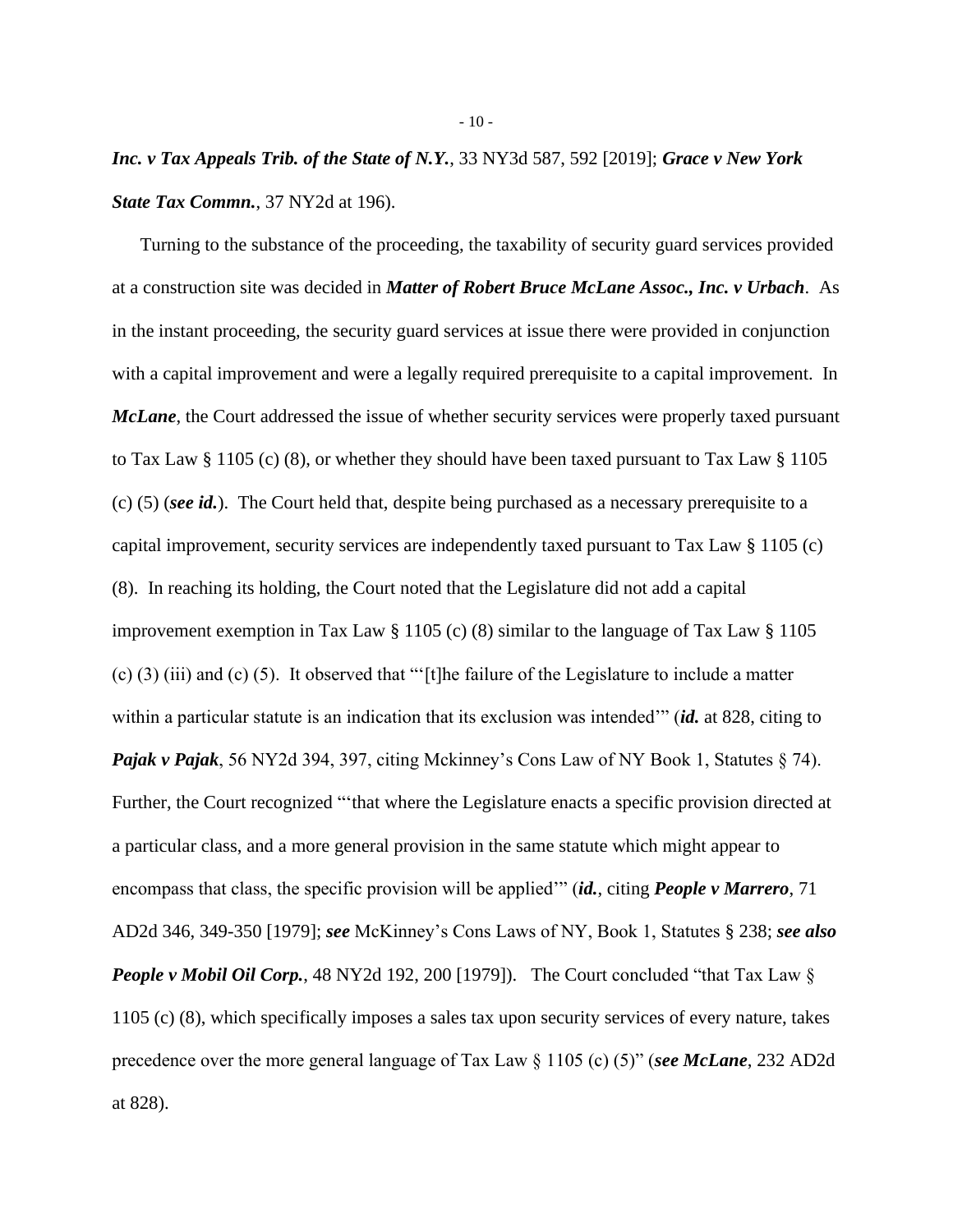Notwithstanding the clear precedential import of the Appellate Division decision in *McLane*, petitioner argues that the *McLane* decision should be "revisited." It contends that the Division has inconsistently applied the *McLane* ruling and has inconsistently followed its own regulations, some of which, petitioner asserts, were adopted without the necessary legislative authorization. We disagree.

Tax Law § 1105 (c) (8) was added to the Tax Law by section 173 of Chapter 190 of the Laws of 1990 some 25 years after § 1105 (c) (3) and (5) were enacted.<sup>3</sup> The legislative history of Tax Law § 1105 (c) (8) clearly indicates the Legislature's desire to impose a new tax on detective and protective services, where no such tax had been specifically imposed before at the state level. The memorandum in support of Chapter 190 states that:

"Sections 167 through 194 of the bill relate to sales tax provisions which broaden the State base primarily by adding certain taxes that currently are imposed only in New York City. These taxes include parking, interior decorating and design services, protective and detective services and certain interior cleaning and maintenance services.

\* \* \*

Section 173 of the bill adds new paragraphs (6), (7) and (8) to section 1105 (c) of the Tax Law to impose tax at the rate of four percent on the services of providing parking, garaging or storing motor vehicles, interior decorating and design services and protective and detective services. These services are identical to the authorization and imposition currently in effect for New York City" (Memorandum in Support, NY Assembly Bill 11693, pp 38, 39).

Contrary to the assertions made by petitioner, and as interpreted by the court in *McLane*, a

plain reading of the two subdivisions leads to the conclusion that through the later-adopted Tax

Law § 1105 (c) (8), the Legislature intended to impose tax on a specific set of services and, as

such, Tax Law § 1105 (c) (8) should take precedence over the general provisions of Tax Law

<sup>3</sup> Tax Law § 1105 (c) (3) and (5) were added to the Tax Law by Chapter 93 of the Laws of 1965, which incorporated broad changes to the sales tax provisions of the then-existing law.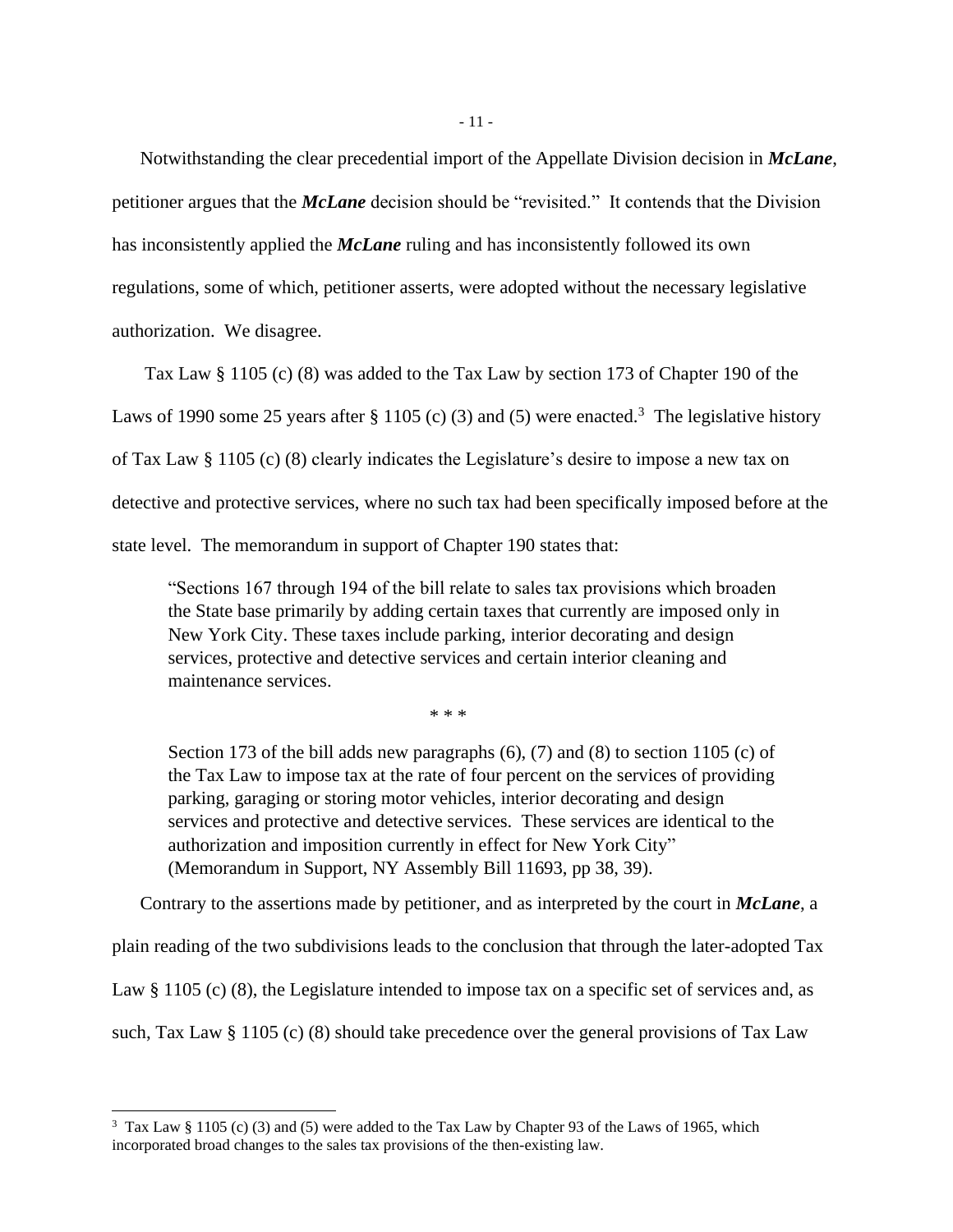§ 1105 (c) (5). The failure of the Legislature to include a capital improvement provision in Tax Law § 1105 (c) (8), therefore, can be taken as an indication that its exclusion was intended (*see McLane*; *see also Pajak* 56 NY2d at 397).

Notwithstanding the Court's interpretation of Tax Law § 1105 (c) (8) in *McLane*, petitioner argues that the capital improvement provision of Tax Law  $\S 1105$  (c) (5) applies to all services covered by Tax Law § 1105 (c) and, therefore, the subject services should be found not taxable because they were purchased in conjunction with a capital improvement. In support of its argument, petitioner points to the Division's treatment of temporary facilities at construction sites. Pursuant to 20 NYCRR 541.8 (a), subcontracts to provide temporary facilities at construction sites, which are a necessary prerequisite to the construction of a capital improvement to real property, are considered a part of the capital improvement to real property. The charges for materials and installation of such facilities are, therefore, not subject to tax, provided the subcontractor receives a copy of the properly completed certificate of capital improvement issued by the customer to the contractor (*see* 20 NYCRR 541.8 [a]).

In *Matter of L&L Painting Co., Inc.*, Tax Appeals Tribunal, June 2, 2011, the Tribunal determined that the installation of a platform as part of a protective containment system was a necessary prerequisite to the construction of a capital improvement to real property. The substantive work of the project involved stripping the Pulaski Bridge in New York City down to bare steel and applying a new protective coating system. Nearly a third of the project's cost related to the installation of the platform and containment system to prevent lead paint, dust, and other debris from falling onto pedestrians, traffic, train tracks, into the Newton Creek below, or being released into the air. The Tribunal concluded that the platform was a temporary facility at

- 12 -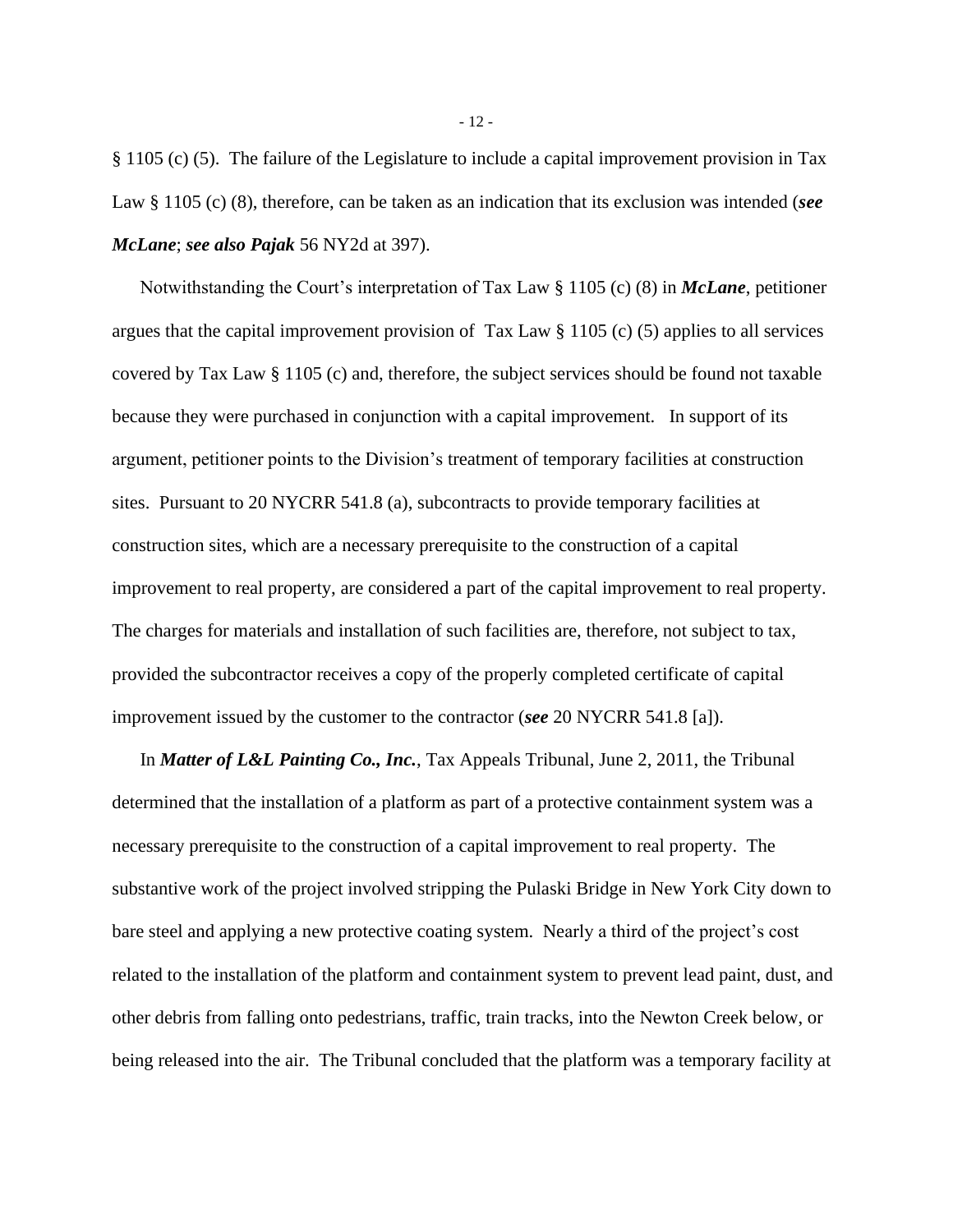a construction site and a necessary prerequisite to a capital improvement and therefore was not subject to sales tax.

Petitioner contends that the protective containment system in *Matter of L&L Painting Co., Inc.* and the temporary protective pedestrian walkways listed in 20 NYCRR 541.8 (a) are "protective systems" that are taxable under Tax Law  $\S$  1105 (c) (8), but have been deemed by the Division to be not subject to tax as necessary prerequisites to a capital improvement pursuant to Tax Law § 1105 (c) (5) (*see* TSB-M-14 [15][S], Sales Tax Treatment of Certain Temporary Facilities Provided at Construction Sites). Petitioner alternately argues that the rule regarding temporary facilities at construction sites in 20 NYCRR 541.8 is an expansion of the Tax Law and was improperly adopted by the Division without legislative authorization.

The question of whether the protective containment system in *Matter of L&L Painting* was taxable under Tax Law § 1105 (c) (8) was not at issue in that case. Accordingly, *Matter of L&L Painting* provides little support to petitioner's position herein. Moreover, we find that petitioner has failed to meet its burden to show that the regulation at 20 NYCRR 541.8 is irrational and inconsistent with Tax Law § 1105 (c) (3) and (5) (*Matter of Titan Elevator & Lift, LLC*, Tax Appeals Tribunal, September 11, 2017).

Petitioner also points to the Division's treatment of interior decorating and design services set forth in Tax Bulletin TB-ST-400 (2011) (Interior Decorating and Design Services) as another example of how otherwise taxable services are considered as nontaxable capital improvements under Tax Law § 1105 (c) (5). Generally, interior decorating and design services relate to the planning and design of interior spaces and are subject to sales tax pursuant to Tax Law § 1105 (c) (7). When the services provided consist of a combination of renderings or plans *followed by later implementation of the plans*, the Division treats the person providing the services as a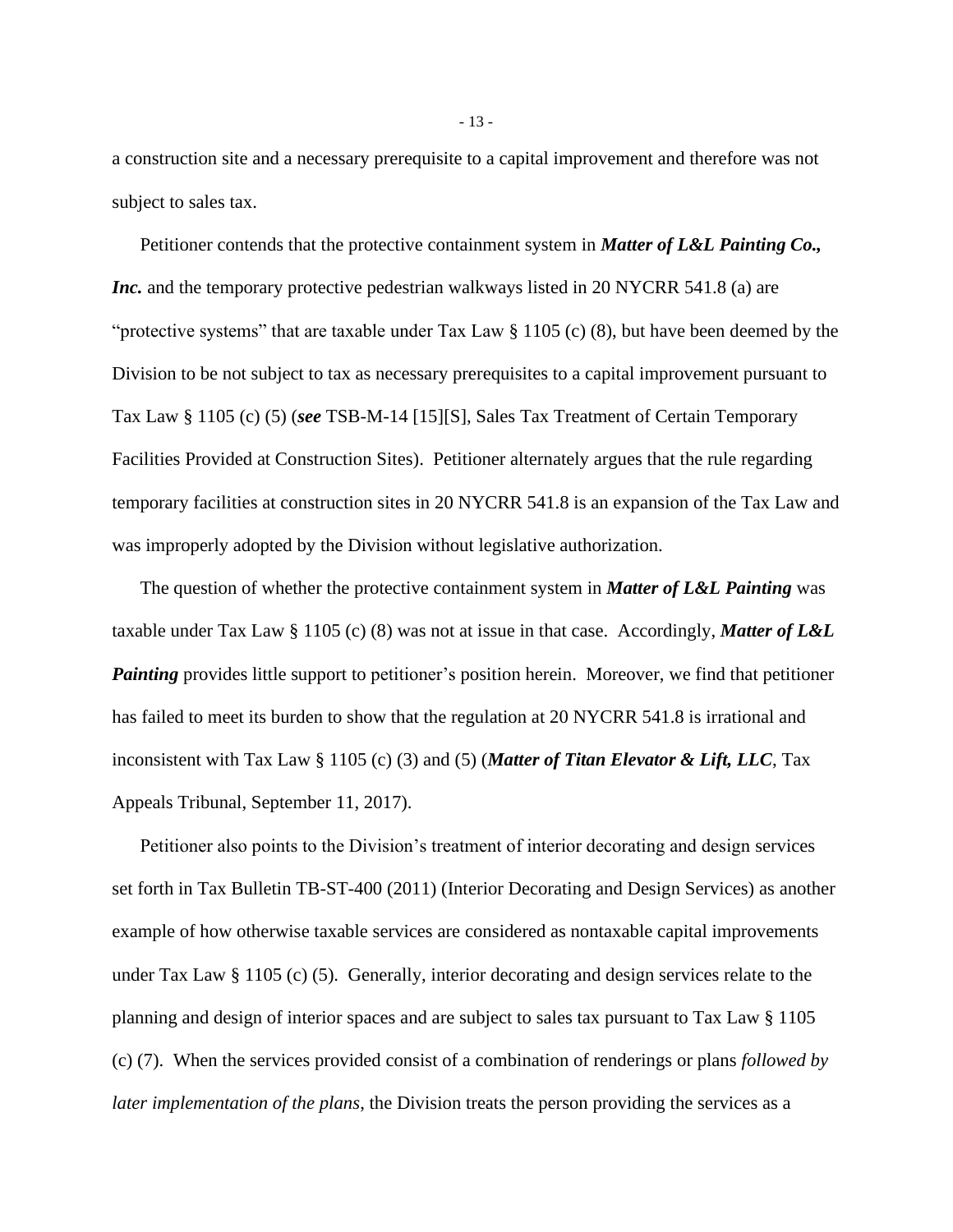construction contractor.<sup>4</sup> As a result of that distinction, the sale of such a combination is not treated by the Division as the sale of interior decorating or design services, but will instead be treated as a service to tangible personal property, real property or both and, therefore, analyzed under Tax Law § 1105 (c) (3) or (5). Consistent with the provisions in those two subdivisions, if the work performed constitutes the installation of tangible personal property that when installed constitutes a capital improvement to real property, the transaction is not taxable (*see* Tax Bulletin TB-ST-400). Petitioner posits that if the Division can determine that interior decorating and design services are provided by a construction contractor as to avoid the imposition of tax pursuant Tax Law § 1105 (c) (7), then it is inconsistent and arbitrary for it not to determine that a subcontract for protective services provided in conjunction with a capital improvement is also provided by a construction contractor so as to avoid the imposition of sales tax pursuant to Tax Law  $\S 1105$  (c) (8).

We find nothing irrational or unreasonable in the Division's policy as set forth in TB-ST-400 for interior decorating and design services. Nor is petitioner's situation analogous to the situation described above. That is, according to the bulletin, a service provider who provides interior design plans and then implements those plans is considered to be a construction contractor and the combination of those services may be eligible for capital improvement treatment. Petitioner does not provide a similar combination of services. It provides guard and protective services taxable under Tax Law § 1105 (c) (8) and which are not eligible for capital improvement treatment under *McLane*.

In this proceeding, petitioner seeks the benefit of an exemption from sales tax; hence, it carries the burden of proving that it comes within the language of the exemption (*Matter of* 

- 14 -

<sup>&</sup>lt;sup>4</sup> "Construction contract" and "construction contractor" are defined in 20 NYCRR  $\S$  541.2 (a) (1) and  $\S$  541.2 (d), respectively.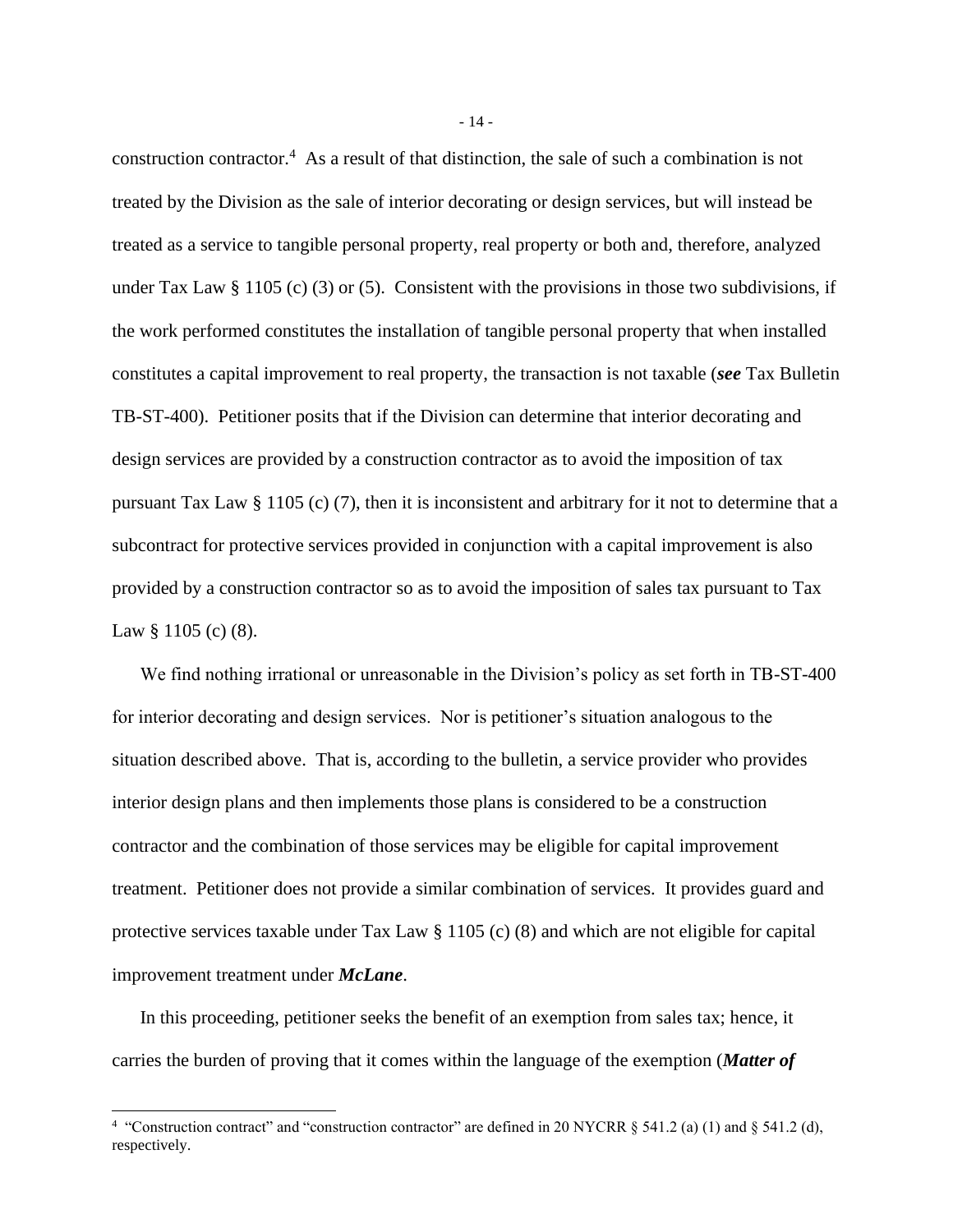*Grace v New York State Tax Commn.*, at 195). Furthermore, petitioner must demonstrate that its interpretation of the statute is the only reasonable construction (*Matter of 677 New Loudon Corp. v State of N.Y. Tax Appeals Trib***.**, 85 AD3d 1341, 1342-43 [3rd Dept 2011], *affd* 19 NY3d 1058 [2012], *rearg denied* 20 NY3d 1024 [2013], *cert denied* 571 US 952 [2013] [internal quotation marks and citations omitted]).

We have considered the facts and petitioner's arguments and find that the law requires affirmance of the Administrative Law Judge's determination and denial of the petition. The Division has acted appropriately in determining that the protective services at issue here are taxable pursuant to Tax Law § 1105 (c) (8). We find nothing irrational or unreasonable in the Division's determination that sales tax is specifically imposed on the subject services pursuant to § 1105 (c) (8) and that the capital improvement provision of § 1105 (c) (5) does not apply to those services. We agree with the determination of the Administrative Law Judge that the taxability of guard services purchased in conjunction with a capital improvement project was definitively decided in *McLane*. Given the ruling in *McLane*, we are bound to find that petitioner's purchases of protective services provided by ISSM in conjunction with the capital improvement project are subject to tax pursuant to Tax Law § 1105 (c) (8).

Accordingly, it is ORDERED, ADJUDGED and DECREED that:

- 1. The exception of Evergreen Gardens, LLC is denied;
- 2. The determination of the Administrative Law Judge is affirmed;
- 3. The petition of Evergreen Gardens, LLC is denied; and
- 4. The refund claim determination notice dated February 27, 2017 is sustained.